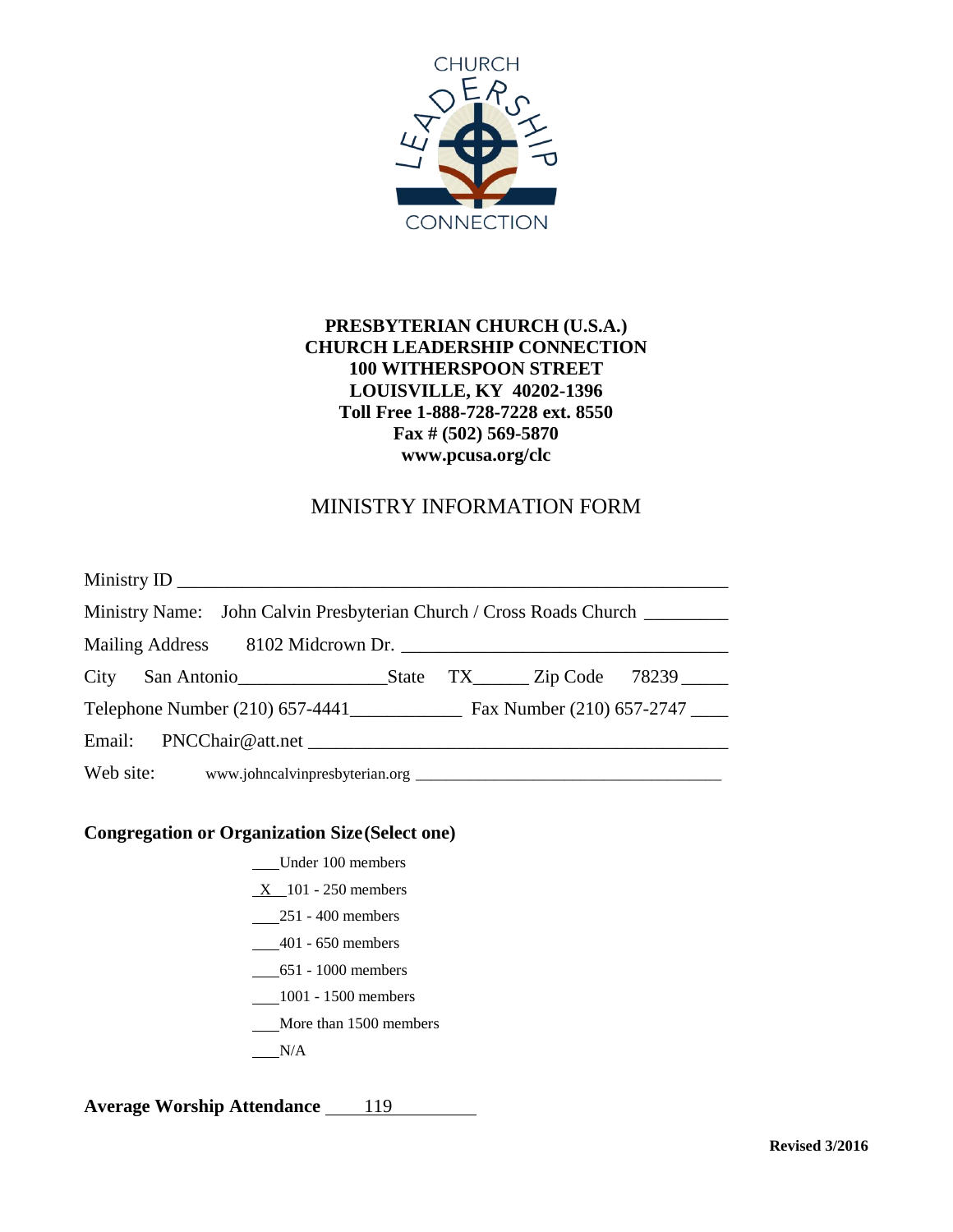

**Church School Attendance** 60 / week (NOTE: Includes Small Group Learning)

**Church School Curriculum** Middle and High School – Nooma; K-5 – SPARK; Adult various studies and methods

Check if certified as eligible for participation in the Seminary Debt Assistance Program

#### **Ethnic Composition Of Congregation** *(in whole %):*

Preferred Phone (210) 639-2998 Alternate Phone

E-mail matabrenda96@gmail.com FAX (210) 657-2747

*Enter the percentage of each racial ethnic component of your congregation.*

|      | American Indian or Alaska Native                        |                                           |                                                         |  |  |  |  |  |
|------|---------------------------------------------------------|-------------------------------------------|---------------------------------------------------------|--|--|--|--|--|
|      | 1 Asian                                                 |                                           |                                                         |  |  |  |  |  |
|      | 6 Black or African American (African Native, Caribbean) |                                           |                                                         |  |  |  |  |  |
|      | 6 Hispanic Latino/Latina, Spanish                       |                                           |                                                         |  |  |  |  |  |
|      | Middle Eastern                                          |                                           |                                                         |  |  |  |  |  |
|      |                                                         | Native Hawaiian or Other Pacific Islander |                                                         |  |  |  |  |  |
|      | 88 White                                                |                                           |                                                         |  |  |  |  |  |
|      |                                                         |                                           |                                                         |  |  |  |  |  |
|      |                                                         |                                           |                                                         |  |  |  |  |  |
|      |                                                         |                                           | Presbytery Mission Synod of the Sun                     |  |  |  |  |  |
|      | <b>Community Type (select one)</b>                      |                                           |                                                         |  |  |  |  |  |
|      | College                                                 |                                           | Rural X Suburban                                        |  |  |  |  |  |
|      | Small City                                              | Town X Urban                              |                                                         |  |  |  |  |  |
|      | Village                                                 |                                           | Recreation Retirement                                   |  |  |  |  |  |
|      | N/A                                                     |                                           | NOTE: Community sits at a crossroads of community types |  |  |  |  |  |
|      |                                                         |                                           |                                                         |  |  |  |  |  |
|      | <b>Clerk of Session Contact Information:</b>            |                                           |                                                         |  |  |  |  |  |
|      | Name Brenda Mata                                        |                                           |                                                         |  |  |  |  |  |
|      |                                                         |                                           |                                                         |  |  |  |  |  |
|      | Address 317 Lexington #118                              |                                           |                                                         |  |  |  |  |  |
| City | San Antonio                                             |                                           | <b>State</b><br>TX<br>Zip Code 78215                    |  |  |  |  |  |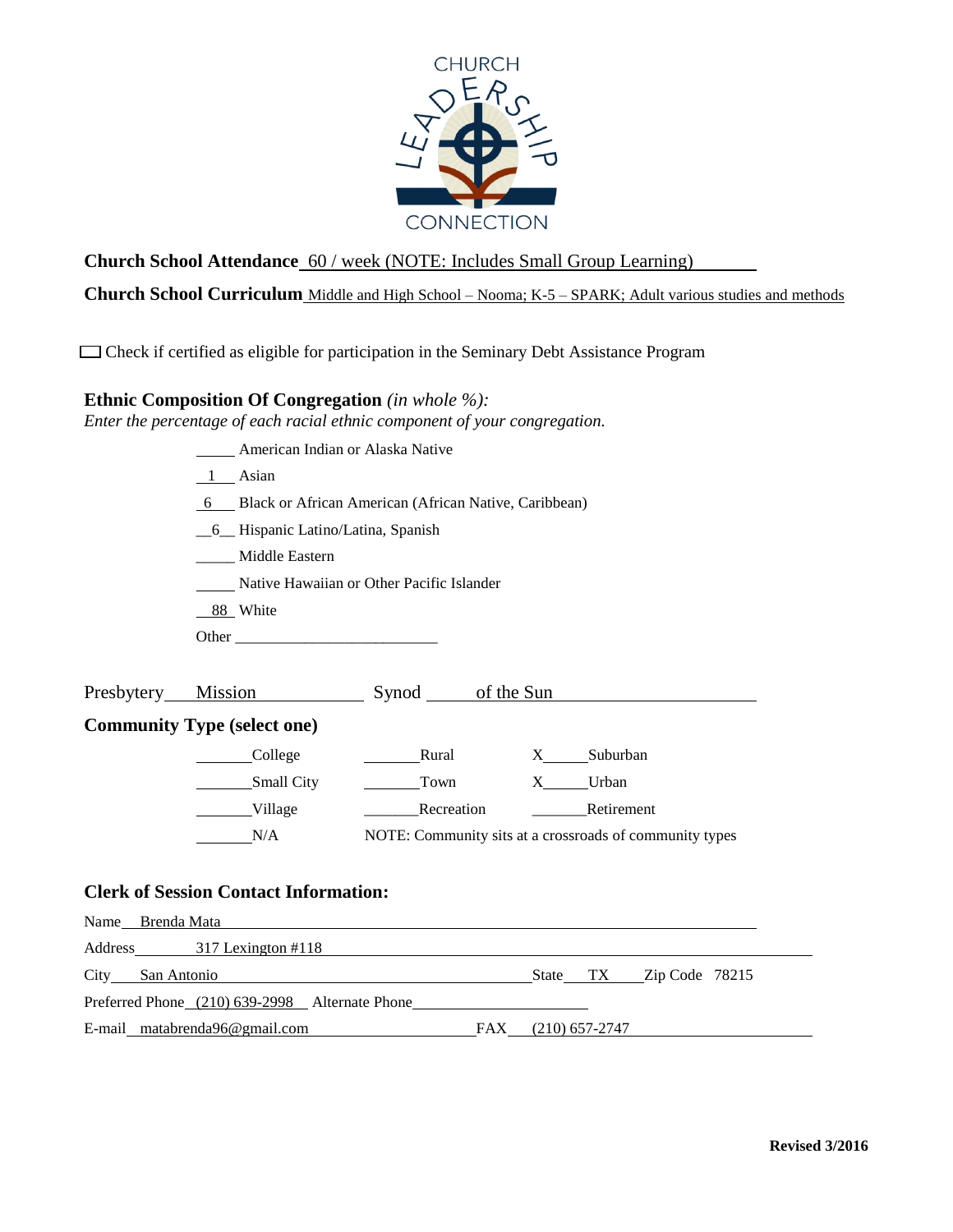

### **\*Select below the position to be filled and the minimal number of years of experience required (***e.g. no experience, first ordained call, up to 2 years, 2-5 years, 5-10 years, or above 10 years)*

| <u>ັດເລີ</u><br><b>Years of</b> | <b>Position Type</b>                  | <b>Years of</b>   | <b>Position Type</b>                  |
|---------------------------------|---------------------------------------|-------------------|---------------------------------------|
| <b>Experience</b>               |                                       | <b>Experience</b> |                                       |
| 0 Required                      | Solo Pastor                           |                   | <b>General Assembly Staff</b>         |
| $/2$ -5 yrs                     |                                       |                   |                                       |
| preferred;                      |                                       |                   |                                       |
| 2 <sup>nd</sup> Career          |                                       |                   |                                       |
| welcome                         |                                       |                   |                                       |
|                                 | Head of Staff (Multi-staff Pastor,    |                   | <b>Church Business Administrator</b>  |
|                                 | who supervised two teaching elders    |                   |                                       |
|                                 | and other staff)                      |                   |                                       |
|                                 | Head of Staff (supervised one         |                   | <b>Executive Director</b>             |
|                                 | teaching elder and other staff)       |                   |                                       |
|                                 | <b>Associate Pastor (Christian</b>    |                   | Director of Music (non-ordained)      |
|                                 | Education)                            |                   |                                       |
|                                 | <b>Associate Pastor (Youth)</b>       |                   | Minister of Music (ordained)          |
|                                 | <b>Associate Pastor (Other)</b>       |                   | Mission Co-worker (International)     |
|                                 | Pastor (Church Planter, New           |                   | <b>Christian Educator (Certified)</b> |
|                                 | <b>Worshipping Community)</b>         |                   |                                       |
|                                 | Pastor                                |                   | Christian Educator (non-certified)    |
|                                 | (Transformation/Redevelopment)        |                   |                                       |
|                                 | Pastor Interim                        |                   | Administrator                         |
|                                 | Pastor (for a designated term)        |                   | <b>Funds Developer</b>                |
|                                 | Pastor (Other Temporary i.e., Supply, |                   | <b>Finance Manager</b>                |
|                                 | Student)                              |                   |                                       |
|                                 | Pastor, yoked/parish                  |                   | Media Specialist                      |
|                                 | Co-pastor                             |                   | Communicator                          |
|                                 | <b>Executive Pastor</b>               |                   | Coordinator                           |
|                                 | <b>Evangelist or Mission Pastor</b>   |                   | Youth Director (non-ordained)         |
|                                 | Bi-vocational/Tentmaker               |                   | Other                                 |
|                                 | Chaplain                              |                   |                                       |
|                                 | <b>Pastoral Counselor</b>             |                   |                                       |
|                                 | College/Seminary Faculty              |                   |                                       |
|                                 | <b>Seminary Staff</b>                 |                   |                                       |
|                                 | <b>Campus Ministry</b>                |                   |                                       |
|                                 | General Presbyter/Executive           |                   |                                       |
|                                 | Presbyter                             |                   |                                       |
|                                 | Presbytery Leader                     |                   |                                       |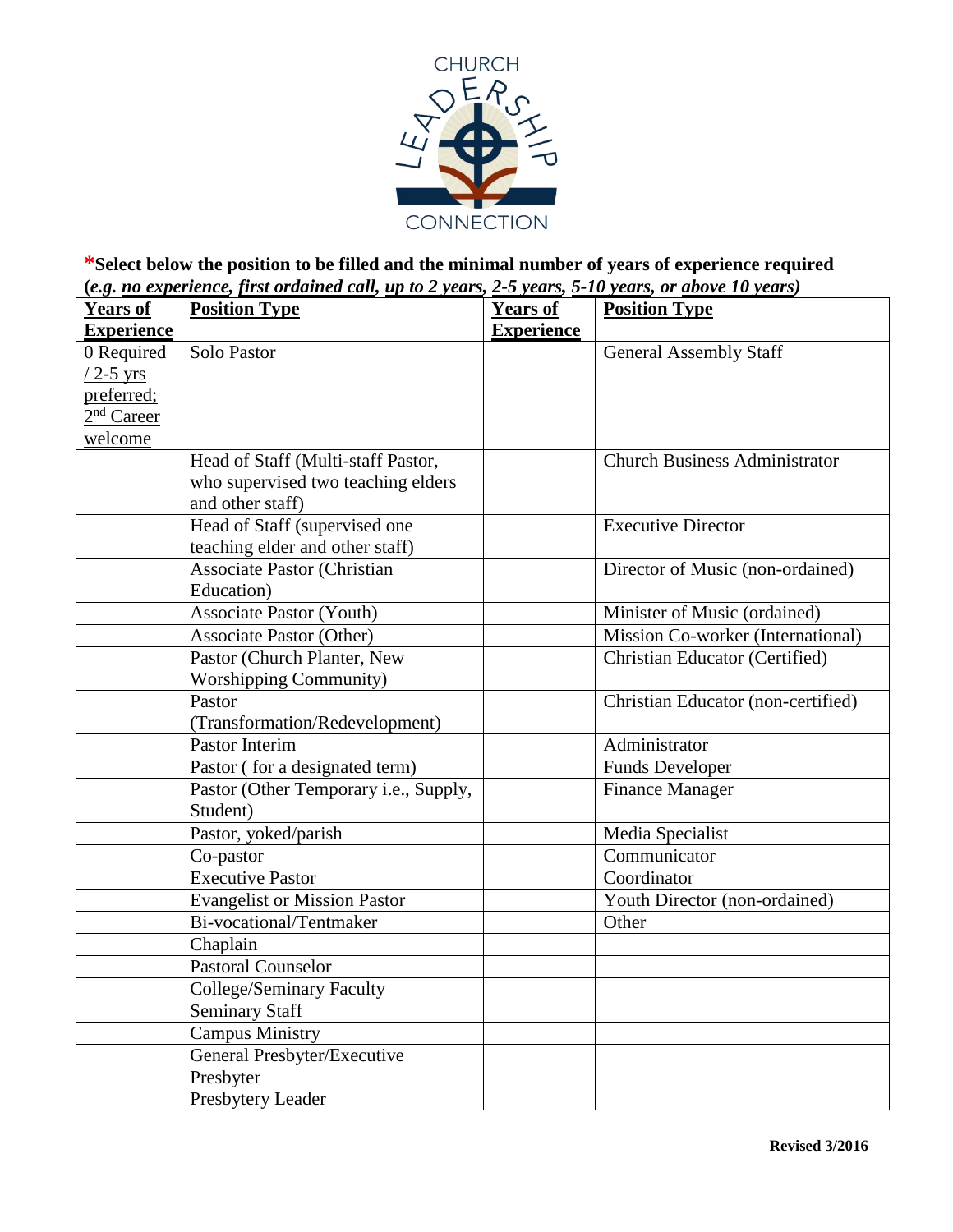

| <b>Stated Clerk (Presbytery)</b> |  |
|----------------------------------|--|
| Synod Executive                  |  |
| Mid-Council Program Staff        |  |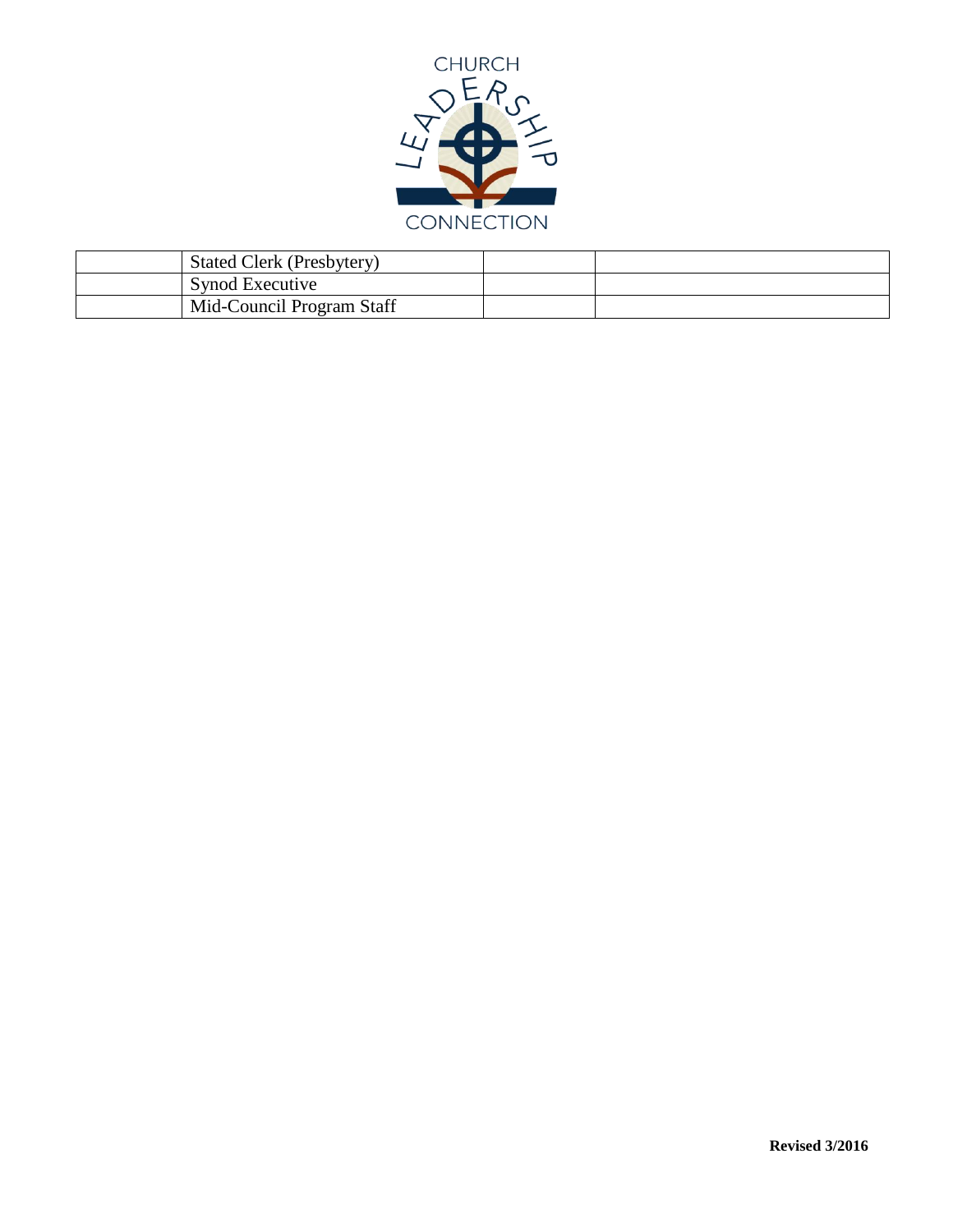

| X______Full Time                    | Part Time                                                                                                                                                                                                                     |                | Open to Either                                                                                             |
|-------------------------------------|-------------------------------------------------------------------------------------------------------------------------------------------------------------------------------------------------------------------------------|----------------|------------------------------------------------------------------------------------------------------------|
|                                     | Bi-vocational (able to provide employment through outside partnership)                                                                                                                                                        |                |                                                                                                            |
|                                     | Is this a yoked congregation? X No No Nes<br>(If yes, please complete the Yoked Congregation Detail Form.)                                                                                                                    |                |                                                                                                            |
|                                     |                                                                                                                                                                                                                               |                | <b>Clergy Couple</b> (Are you open to a clergy couple?) Yes _______ No _X, Only 1 salary available____     |
|                                     |                                                                                                                                                                                                                               |                | <b>Certification/Training</b> (check below the desired certification or training needed for the position): |
|                                     | <b>Interim/Transitional Ministry Training _______</b>                                                                                                                                                                         |                | <b>Interim Executive Presbyter Training</b>                                                                |
|                                     |                                                                                                                                                                                                                               |                |                                                                                                            |
| <b>Certified Christian Educator</b> |                                                                                                                                                                                                                               |                | <b>Certified Business Administrator</b>                                                                    |
| <b>Certified Conflict Mediator</b>  |                                                                                                                                                                                                                               |                | <b>Clinical Pastoral Education Training</b>                                                                |
|                                     | Other and the contract of the contract of the contract of the contract of the contract of the contract of the contract of the contract of the contract of the contract of the contract of the contract of the contract of the |                |                                                                                                            |
| <b>Language Requirements</b>        |                                                                                                                                                                                                                               |                |                                                                                                            |
| $X$ English                         | ______Spanish                                                                                                                                                                                                                 | Korean         | French                                                                                                     |
| Arabic                              | _____Armenian                                                                                                                                                                                                                 | Creole         | Portuguese                                                                                                 |
| ______Japanese                      | ________Russian                                                                                                                                                                                                               | _______Swahili | Burmese                                                                                                    |
| Cambodian                           | ______ Indonesian                                                                                                                                                                                                             | Laotian        | Thai                                                                                                       |
| Vietnamese<br>Twi                   | __Taiwanese<br>Sign Language                                                                                                                                                                                                  | Cantonese      | <b>Mandarin Chinese</b><br>Other                                                                           |

### **Mission Statement**

We believe that lives are changed forever when people experience God's unconditional love. Our mission is to nurture and celebrate God-centered, loving relationships in our increasingly diverse community.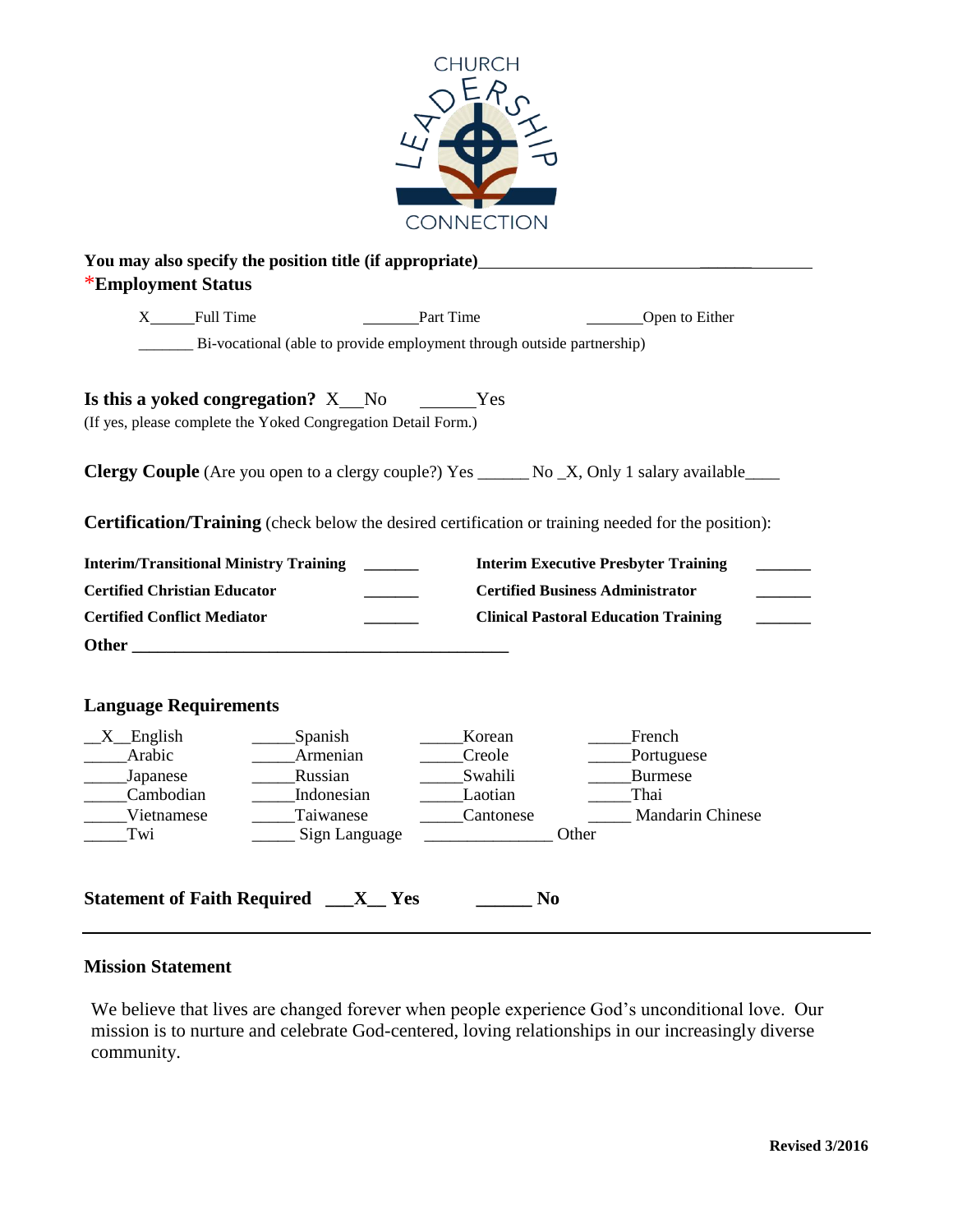

# **NARRATIVE QUESTIONS**

*(For each narrative question, please limit your responses to no more than 1500 characters including spaces and punctuation.)*

**1.** What is the congregation's or organization's vision for ministry? Additionally describe how this vision is lived out.

We believe that lives are changed forever when people experience God's unconditional love. Our mission is to nurture and celebrate God-centered, loving relationships in our increasingly diverse community.

Our Christian Education Ministry feeds us through meaningful educational experiences for children, youth and adults. We offer weekly classes between our two services in addition to small group studies that meet weekly during the evening time. Our Music Ministry enhances the worship experience with our sanctuary choir, which provides traditional musical leadership for our traditional service and our hand bell choir, which plays during the Lenten and Advent seasons. For those seeking a more contemporary style of worship, our praise team and musicians lead us in song and celebration in a casual, contemporaneous format.

Through this ministry, we wish to become the destination congregation for anyone seeking to experience and share the love of God more deeply through life-giving worship, Christ-centered preaching and teaching, and nurturing care through all the seasons of life!

**2.** How do you feel called to reach out to address the emerging needs of your community or constituency?

Based on God's love and a process of understanding our mission and advancing God's kingdom, we find ourselves willing and open, ready to try new things, to listen and adapt to His call. We are an older church (est 1966) but we are not in a "hospice" situation such that we want a "caretaker" until we finally have to close the doors. We want to thrive! Because of this desire, we have gone through several iterations of growing pains and have taken some difficult steps toward our transformational goals. We are ready to reach out, we are ready to break paradigms and we are adamant there be no sacred cows as we move forward. And we need a pastor who can help us reach out, who can help bridge our efforts to and in the community, who can help us make our church a worthy destination – one where God's love changes lives in small and big ways.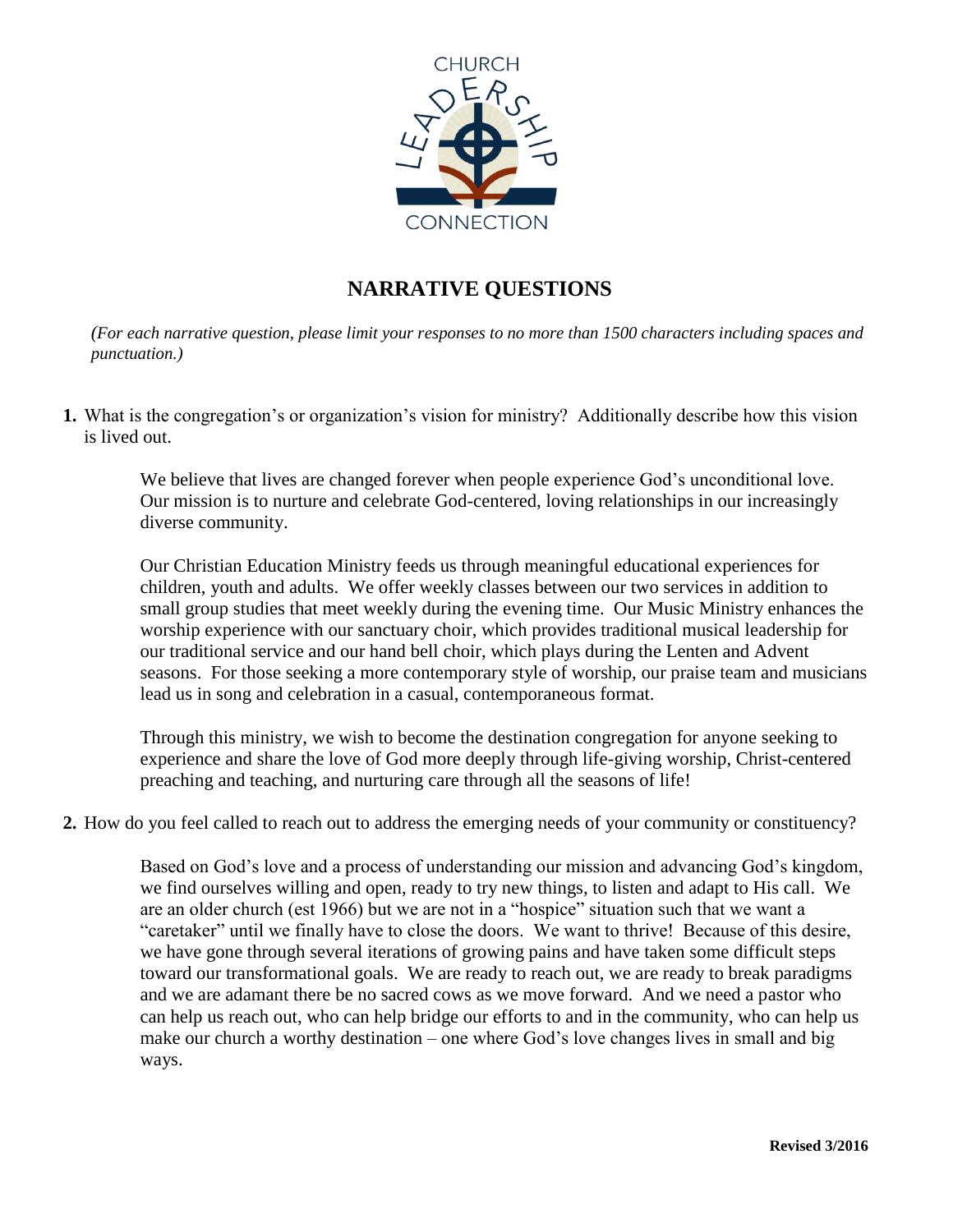

**3.** How will this position help you to reach your vision and mission goals?

The Pastor that God has chosen for our church will provide the leadership to continue our strong desire to read, understand and live the Word through Christian education, our inspired music ministry and the dedication to support our session and their decisions. The Pastor will lead, guide, and provide inspiration to our congregation into living as Christ's disciples.

The Pastor of our church will help the congregation reach our vision and mission goals by providing leadership in the following key areas:

a. Building partnerships with churches, non-profits and community businesses within the neighborhood, as well as throughout the San Antonio metropolitan area in support of the Church's Mission.

b. Assist the congregation in developing an accepting posture (change from within) in order to achieve our vision of becoming a destination church for all

c. Provide the guidance necessary to keep our focus on our ministry goals and aligned to our mission

d. Inspire a collaborative environment in the congregation by communicating ways to avoid conflict and reach compromise (win-win philosophy)

**4.** Provide a description of the characteristics needed by the person who is open to being called to this congregation and/or organization.

In addition to the ten leadership competencies required, our Pastor will:

- be an effective preacher, innovative worship leader, and teacher
- provide compassionate pastoral care
- be a respectful head of staff with leadership skills to help our church live into this new ministry plan
- generously radiate a vibrant spirit
- be compassionate and comfortable in relating to people of all ages, racial/ethnic groups and socio-economic backgrounds with direct experience working in multi-cultural and crosscultural settings; bilingual is helpful to achieve our mission
- have a passion for community outreach, partnership building and a willingness to continue developing/refining all aspects of our ministry plan
- be a flexible, joyous, hands-on participant in the life of our church
- see ahead clearly, keeping focused on the larger picture
- think outside the box and not be afraid of challenging the status-quo and take appropriate risk to accomplish needed goals and see our challenges as opportunities
- have the vision, maturity, and enthusiasm to carry out our mission and vision into all ministry areas and church programs, with a special focus to attract and increase young families and youth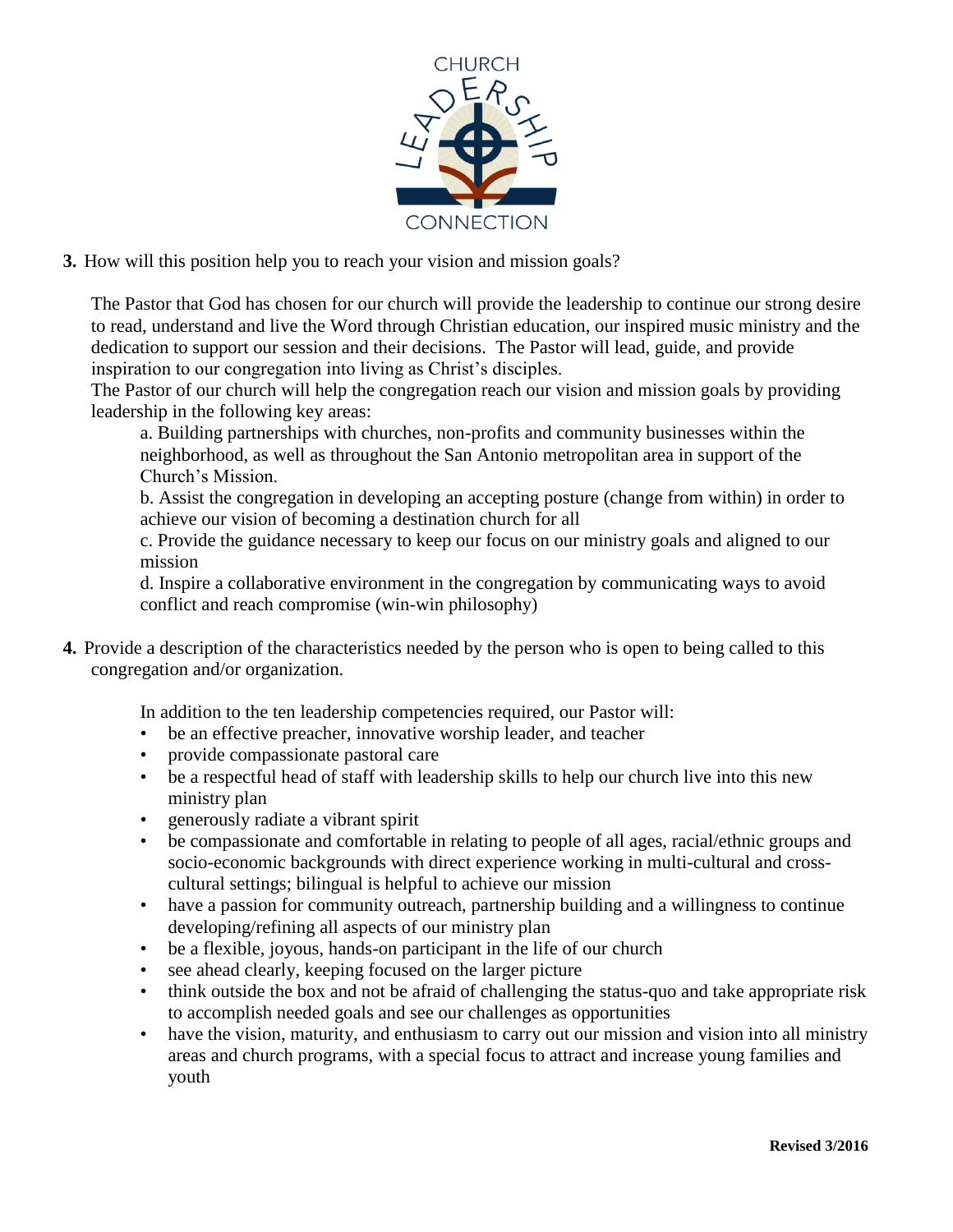

- have the insight, tact, energy, and conviction to help make hard decisions to move us away from the old and comfortable, yet retain the traditions that continue to shape us
- **5.** For what specific tasks, assignments, and programs areas will this person have responsibility?

The pastor is expected to be a vibrant champion of our mission and vision, providing leadership and management for implementing that vision through the people of the church. To that end, our Pastor will:

- be the primary worship leader for Christ-centered preaching and teaching; will explore new and innovative approaches to worship in becoming a destination congregation, in part by building upon and leveraging a strong music ministry
- be the Head of Staff; will radiate a vibrant spirit of leadership and possess strong managerial, supervisory, administrative, and organizational skills
- be actively involved in the life of church
- provide pastoral care to this body of Christ; will provide nurturing care through all the seasons of life, supporting those in need with home, hospital, and emergency visits. The pastor will also display a willingness to engage members on a personal and spiritual level and be comfortable relating to people of all ages, racial/ethnic groups, and socio-economic backgrounds
- moderate Session meetings and provide leadership for the Worship committee
- build and facilitate strategic ministry partnerships that build towards the church's vision and mission. Our Pastor will have a passion for community outreach, partnership building, and a willingness to continue developing/refining all other aspects of this ministry plan
- lead and provide educational opportunities for the church
- perform wedding ceremonies and conduct funeral services as needed

# **OPTIONAL LINKS**

Provide below any links to online information that may help call seekers understand your congregation or organization. (e.g. *organization or community websites, online newsletters, demographic information*) Please note the CLC system does not warehouse links. (Limit characters to 500)

N/A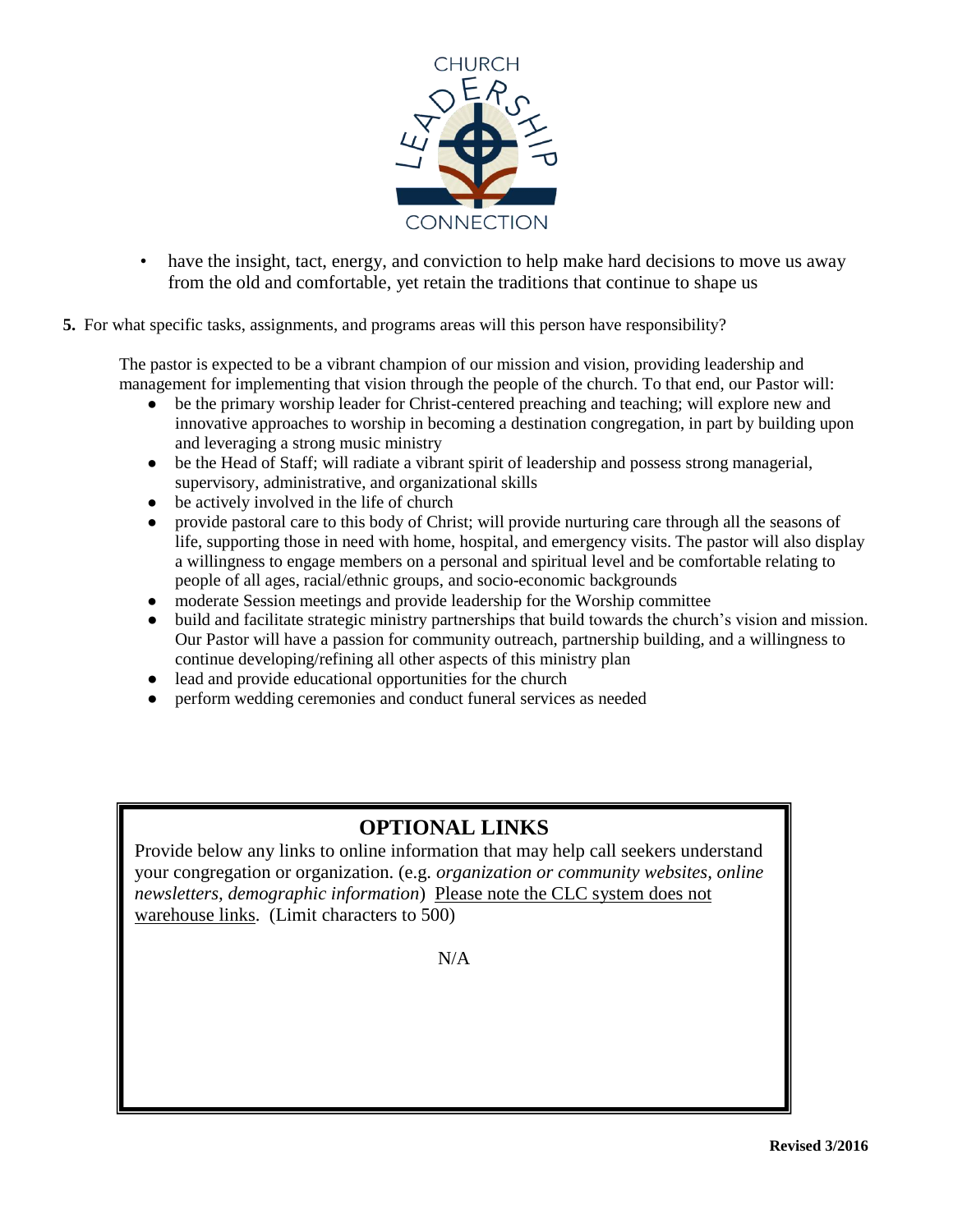

# **\*LEADERSHIP COMPETENCIES**

(Select 10 leadership competencies from the list below that are required for the position.)

|                | THEOLOGICAL/SPIRITUAL INTERPRETER                                                                                                                                                                                                                                                                                                                                    |                |                                                                                                                                                                                                                                                                                                                                                                                 |  |  |
|----------------|----------------------------------------------------------------------------------------------------------------------------------------------------------------------------------------------------------------------------------------------------------------------------------------------------------------------------------------------------------------------|----------------|---------------------------------------------------------------------------------------------------------------------------------------------------------------------------------------------------------------------------------------------------------------------------------------------------------------------------------------------------------------------------------|--|--|
|                | <b>Compassionate</b> – having the ability to suffer with<br>others; being motivated by others pain and is<br>called into action as advocate; is motivated by<br>caring for others while concurrently keeping the<br>organizational goals clearly in focus.                                                                                                           | $\overline{X}$ | Hopeful – maintains stability in the moment and hope for the future;<br>provides direction, guidance, and faith when describing basic needs;<br>and helps followers to see a way through chaos and complexity.                                                                                                                                                                  |  |  |
| X <sup>1</sup> | <b>Preaching and Worship Leadership:</b> Is a<br>consistently effective preacher and worship leader;<br>is able to inspire from the pulpit; communicates a<br>clear and consistent message through sermons that<br>are carefully prepared and artfully delivered;<br>projects the identity and character of the<br>congregation through worship leadership presence. | X              | Spiritual Maturity: Shows strong personal depth and spiritual<br>grounding; demonstrates integrity by walking the talk and by<br>responding with faithfulness of purpose; is seen by others as<br>trustworthy and authentic; nurtures a rich spiritual life; seeks the<br>wisdom and guidance of appropriate mentors; is able to articulate a<br>clear and consistent theology. |  |  |
|                | Lifelong Learner - individuals who use every<br>experience in life as a potential tool for growth;<br>one who pursues continuing education; and those<br>who build on strengths and seek assistance to<br>improve weaknesses.                                                                                                                                        |                | Teacher – creates learning environments where students are active<br>participants as individuals and as members of collaborative groups;<br>designs lesson plans that teach concepts, facts, and theology;<br>effectively uses multiple learning tools to reach a wide variety of<br>learners; revises instructional strategies based upon<br>ministry/organization context.    |  |  |
|                |                                                                                                                                                                                                                                                                                                                                                                      |                | <b>COMMUNICATION</b>                                                                                                                                                                                                                                                                                                                                                            |  |  |
|                | <b>Communicator</b> - Advances the abilities of<br>individuals and the organizations through active<br>listening supported with meaningful oral and<br>written presentation of information.                                                                                                                                                                          |                | Bilingual – having the ability to use two languages, especially with<br>equal or nearly equal fluency; able to use multiple languages in<br>communication.                                                                                                                                                                                                                      |  |  |
|                | <b>Public Communicator - Demonstrates a</b><br>comfortable ease when speaking in a variety of<br>settings (both small and large groups); is effective<br>at addressing a variety of topics; can get messages<br>across with the desired effect.                                                                                                                      |                | Media Communicator: Has experience developing materials for a<br>variety of written or multimedia forms of communications (print,<br>Internet-based, social media, etc.)                                                                                                                                                                                                        |  |  |
|                | Technologically Savvy - the ability to navigate<br>successfully the world of technology using<br>software, blogging, multi-media, and websites as<br>tools for ministry.                                                                                                                                                                                             |                |                                                                                                                                                                                                                                                                                                                                                                                 |  |  |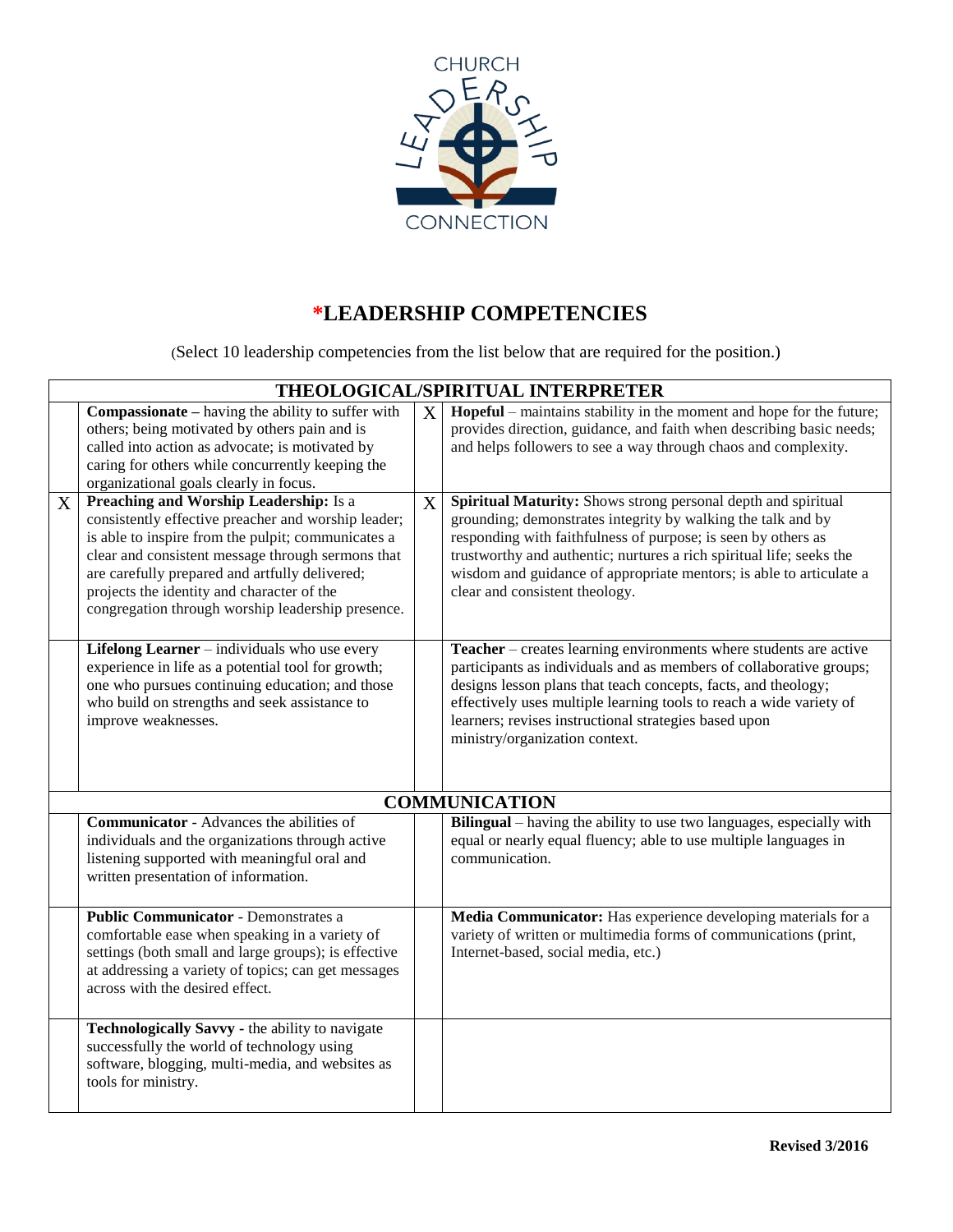

|                   | ORGANIZATIONAL LEADERSHIP                                                                                                                                                                                                                                                                                                                                                             |   |                                                                                                                                                                                                                                                                                                                                                                                                                                                |  |  |  |
|-------------------|---------------------------------------------------------------------------------------------------------------------------------------------------------------------------------------------------------------------------------------------------------------------------------------------------------------------------------------------------------------------------------------|---|------------------------------------------------------------------------------------------------------------------------------------------------------------------------------------------------------------------------------------------------------------------------------------------------------------------------------------------------------------------------------------------------------------------------------------------------|--|--|--|
|                   | Advisor – an individual others turn to for counsel<br>and guidance; provides coaching; expertise for<br>congregations or other organizations.                                                                                                                                                                                                                                         | X | <b>Change Agent</b> – having the ability to lead the change process<br>successfully; anchoring the change in the<br>congregation's/organization's vision and mission.                                                                                                                                                                                                                                                                          |  |  |  |
|                   | <b>Contextualization</b> – the ability to assess<br>accurately the context, environment, history,<br>relationships and uniqueness of a congregation or<br>organization.                                                                                                                                                                                                               | X | Culturally Proficient - having solid understanding of the norms,<br>values and common behaviors of various peoples, including direct<br>experience working in multiple cultural and cross-cultural settings.                                                                                                                                                                                                                                   |  |  |  |
|                   | <b>Externally Aware - identifies and keeps informed</b><br>of the polity of the church and/or the organization;<br>maintains current with laws, regulations, policies,<br>procedures, trends, and developments both<br>internally and in the larger society.                                                                                                                          |   | <b>Entrepreneurial - leaders that are creative in using resources;</b><br>identifies opportunities to develop; is willing to take risks, initiates<br>actions that involve a deliberate risk to achieve a recognized benefit<br>or advantage.                                                                                                                                                                                                  |  |  |  |
|                   | <b>Risk Taker</b> – persons with the ability to take<br>appropriate risk to accomplish needed goals; one<br>who thinks outside the box and who is not afraid<br>of challenging the status-quo.                                                                                                                                                                                        |   | Task Manager - Assures that effective controls are developed and<br>maintained to ensure the integrity of the organization; holds self and<br>others accountable for rules and responsibilities; can be relied upon<br>to ensure that projects within areas of specific responsibility are<br>completed in a timely manner and within budget; and monitors and<br>evaluates plans, focuses on results and measuring attainment of<br>outcomes. |  |  |  |
|                   | Willingness to Engage Conflict: Steps up to<br>conflicts, seeing them as opportunities; reads<br>situations quickly; good at focused listening; can<br>identify common ground and elicit cooperation<br>from others in crafting mutual solutions.                                                                                                                                     | X | Decision Making: Makes effective decisions, balancing analysis,<br>wisdom, experience, and judgment; is aware of the long term<br>implications of choices made; is generally regarded as offering<br>solutions and suggestions that are correct and effective.                                                                                                                                                                                 |  |  |  |
| $X_{\mathcal{C}}$ | Organizational Agility: Is astute about how<br>congregations and/or organizations work; knows<br>how to get things done through formal and<br>informal channels; understands the importance of<br>supporting good policy, practice, and procedure;<br>appreciates the power in the culture of a<br>congregation; is politically savvy.                                                | X | Strategy and Vision: Sees ahead clearly, keeping focused on the<br>larger picture; can anticipate future consequences and trends<br>accurately; is future oriented; casts a compelling and inspired vision<br>for a preferred future; sees possibility; crafts breakthrough strategies.                                                                                                                                                        |  |  |  |
|                   | Financial Manager - deliver results by<br>maximizing organizational effectiveness and<br>sustainability through the best use of available<br>financial resources; allocates and manages<br>finances transparently; implements strategies to<br>achieve operational efficiencies and value for<br>money; puts in place rigorous and comprehensive<br>financial accountability systems. |   | Funds Developer - maintains the ability to solicit donations used to<br>fund the budget of the organization; effectively expresses the needs<br>for funds to potential donors; responsible for adding new potential<br>donors to the organization's contact list; prepares statement of<br>planned activities and enlists support for mission initiatives.                                                                                     |  |  |  |
|                   | <b>Collaboration:</b> Has a natural orientation toward<br>getting people to work together; shares wins and<br>successes; fosters open dialogue; lets people finish<br>and be responsible for their work; creates strong<br>feelings of belonging among group members; is a<br>good judge of talent and can accurately assess the                                                      |   |                                                                                                                                                                                                                                                                                                                                                                                                                                                |  |  |  |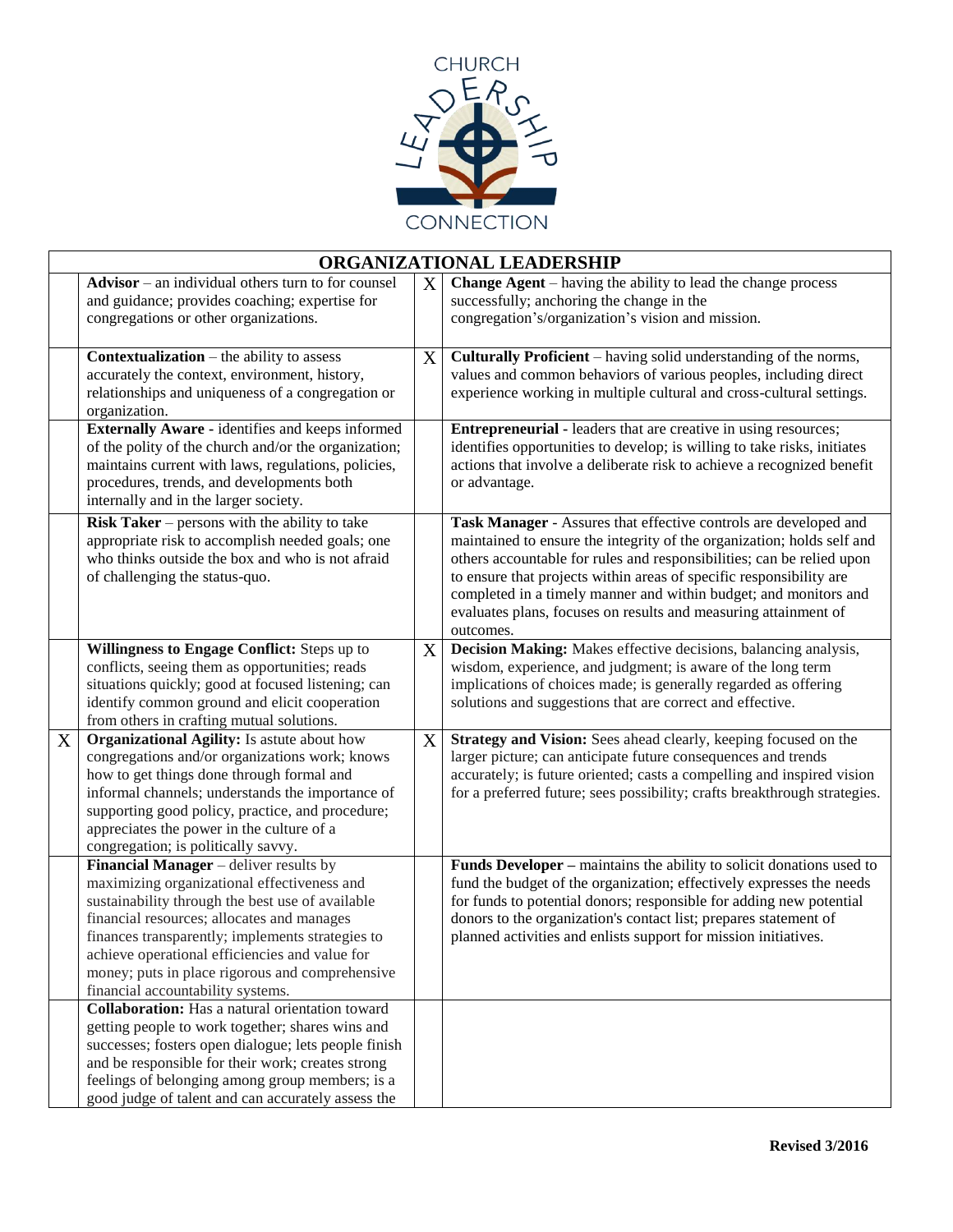

|   | strengths and limitations of others.                                                                                                                                                                                                                                                                                                                                                                                                    |   |                                                                                                                                                                                                                                                                                                                                                                              |
|---|-----------------------------------------------------------------------------------------------------------------------------------------------------------------------------------------------------------------------------------------------------------------------------------------------------------------------------------------------------------------------------------------------------------------------------------------|---|------------------------------------------------------------------------------------------------------------------------------------------------------------------------------------------------------------------------------------------------------------------------------------------------------------------------------------------------------------------------------|
|   |                                                                                                                                                                                                                                                                                                                                                                                                                                         |   | <b>INTERPERSONAL ENGAGEMENT</b>                                                                                                                                                                                                                                                                                                                                              |
| X | <b>Interpersonal Engagement - Displays a</b><br>consistent ability to build solid relationships of<br>trust and respect inside and outside of the<br>organization; engage people, organizations, and<br>partners in developing goals, executing plans, and<br>delivering results; use negotiation skills and<br>adaptability to encourage recognition of joint<br>concerns, collaboration, and to influence the<br>success of outcomes. | X | Bridge Builder - possessing a certain responsibility for the unity of<br>the congregation and or organization; works to connect people of<br>different cultures, worldviews, and theological positions.                                                                                                                                                                      |
|   | Motivator - Creates and sustains an organizational<br>culture which permits others to provide the quality<br>of service essential to high performance. Enables<br>others to acquire the tools and support they need to<br>perform well; and influences others toward a spirit<br>of service and meaningful contributions to mission<br>accomplishment.                                                                                  |   | Personal Resilience: Learns from adversity and failure; picks up on<br>the need to change personal, interpersonal, and leadership behaviors;<br>deals well with ambiguity; copes effectively with change; can decide<br>and act without having the total picture; comfortably handles risk<br>and uncertainty; seeks feedback; expresses personal regret when<br>appropriate |
|   | Initiative: Demonstrates ambition is highly<br>motivated; is action oriented and full of energy for<br>things seen as challenging; seizes opportunity;<br>pushes self and others to achieve desired results.                                                                                                                                                                                                                            |   | Flexibility - Adapts behavior and work methods in response to new<br>information, changing conditions, unexpected obstacles, or<br>ambiguity; remains open to new ideas and approaches; and works<br>concurrently on related and conflicting priorities without losing<br>focus or attention.                                                                                |
|   | Self Differentiation: Demonstrates strong and<br>appropriate personal boundaries in relationships;<br>has a healthy appreciation of self, without being<br>egotistical; is emotionally mature; can maintain a<br>less- anxious presence in the midst of turmoil; is<br>not overly dependent upon outside affirmation;<br>works to build a strong personal support system.                                                               |   |                                                                                                                                                                                                                                                                                                                                                                              |

**\*COMPENSATION AND HOUSING:** *A range is needed for matching purposes. The maximum salary is not published anywhere*. Effective salary is cash salary plus housing allowance or manse value and other compensation considered "effective salary" by the Board of Pensions of the PC (U.S.A.)

See Effective Salary Definition at **Board of Pensions**.

| Minimum <i>Effective</i> Salary \$ | 65,000                                                    | Maximum <i>Effective</i> Salary \$80,000 |  |
|------------------------------------|-----------------------------------------------------------|------------------------------------------|--|
| Housing Type                       | Manse                                                     |                                          |  |
|                                    | Housing Allowance                                         |                                          |  |
|                                    | Open To Either (Manse or Housing Allowance)               |                                          |  |
|                                    | Not Applicable ( <i>For Non-pastoral Positions Only</i> ) |                                          |  |
|                                    |                                                           |                                          |  |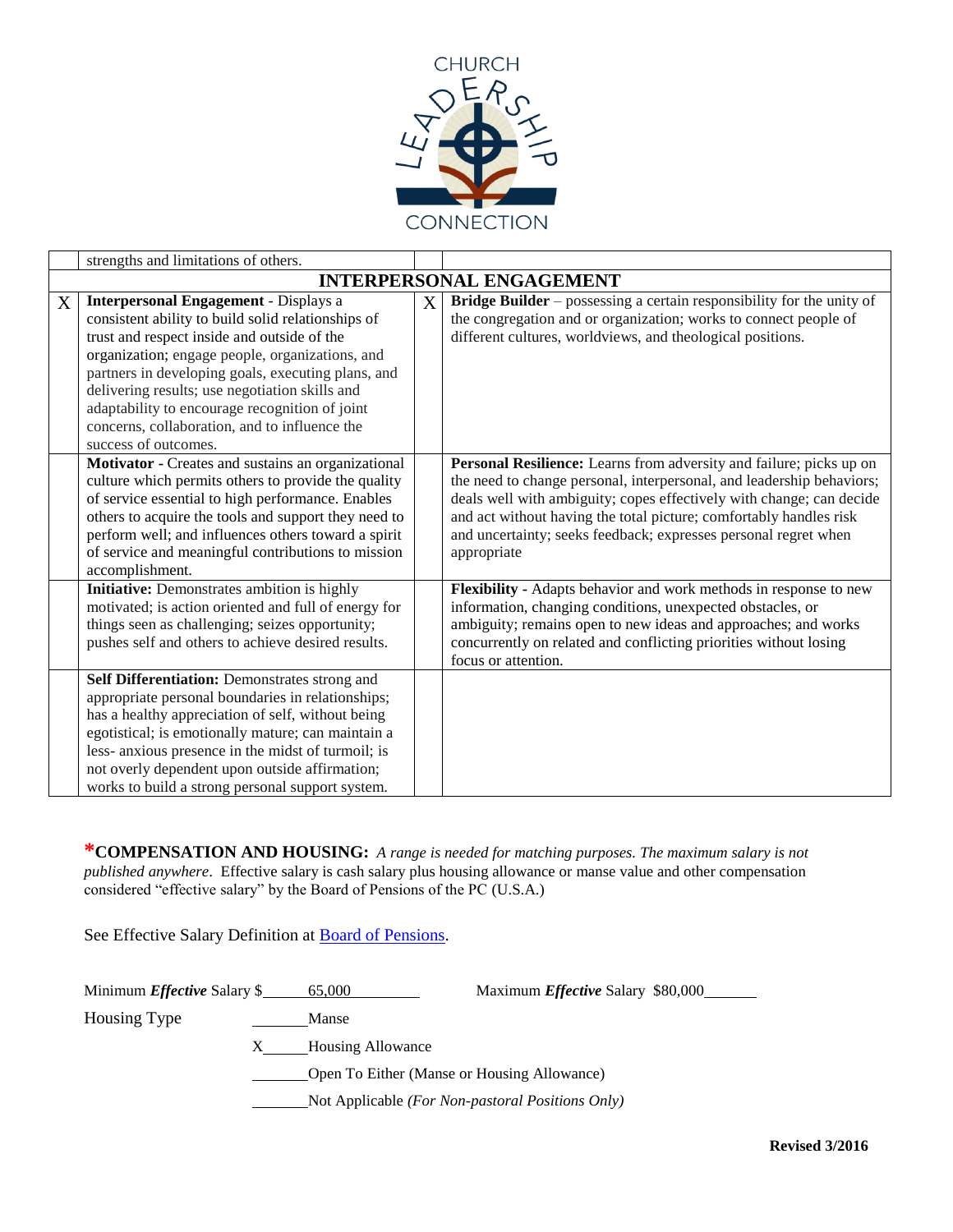

## **\*EQUAL EMPLOYMENT OPPORTUNITY**

The unity of believers in Christ is reflected in the rich diversity of the Church's membership. In Christ, by the power of the Spirit, God unites persons through baptism regardless of race, ethnicity, age, sex, disability, geography, or theological conviction. There is therefore, no place in the life of the Church for discrimination against any person. The Presbyterian Church (U.S.A.) shall guarantee full participation and representation in its worship, governance, and emerging life to all persons or groups within its membership. No member shall be denied participation or representation for any reason other than stated in this Constitution. (F-1.0403)

Each Pastor Nominating committee and Search committee is expected to undertake its search for a Teaching Elder in a manner consistent with the good news that in the church "….*as many of you as were baptized into Christ have put on Christ. There is neither Jew nor Greek, there is neither slave nor free, there is neither male nor female; for you are all one in Christ Jesus."*

Has the Pastor Nominating Committee and Search Committee affirmed its intention to follow the Form of Government in this regard?

> \_\_X Yes \_\_\_\_ No

### **REFERENCES (Limit 3)**

**Below, please list three persons who know your congregation. You might list your Presbytery leadership, a neighboring pastor, or other persons whom you believe can give a clear and accurate reference for your congregation.**

| Name Wayne Urbanowski                                                             |
|-----------------------------------------------------------------------------------|
| Address 23943 IH-10 W (work), San Antonio TX 78257 ______________________________ |
| Phone Numbers (210) 698-2325 (work)                                               |
| Relation Former youth pastor, friend of the church_______________________________ |
| E-mail urbanowski1@sbcglobal.net                                                  |
|                                                                                   |
|                                                                                   |
| Address13521 Vista Bonita, San Antonio TX78216 _________________________________  |
| Phone Numbers (210) 479-5425 (Home) (210) 508-2229 (cell)                         |
|                                                                                   |
|                                                                                   |